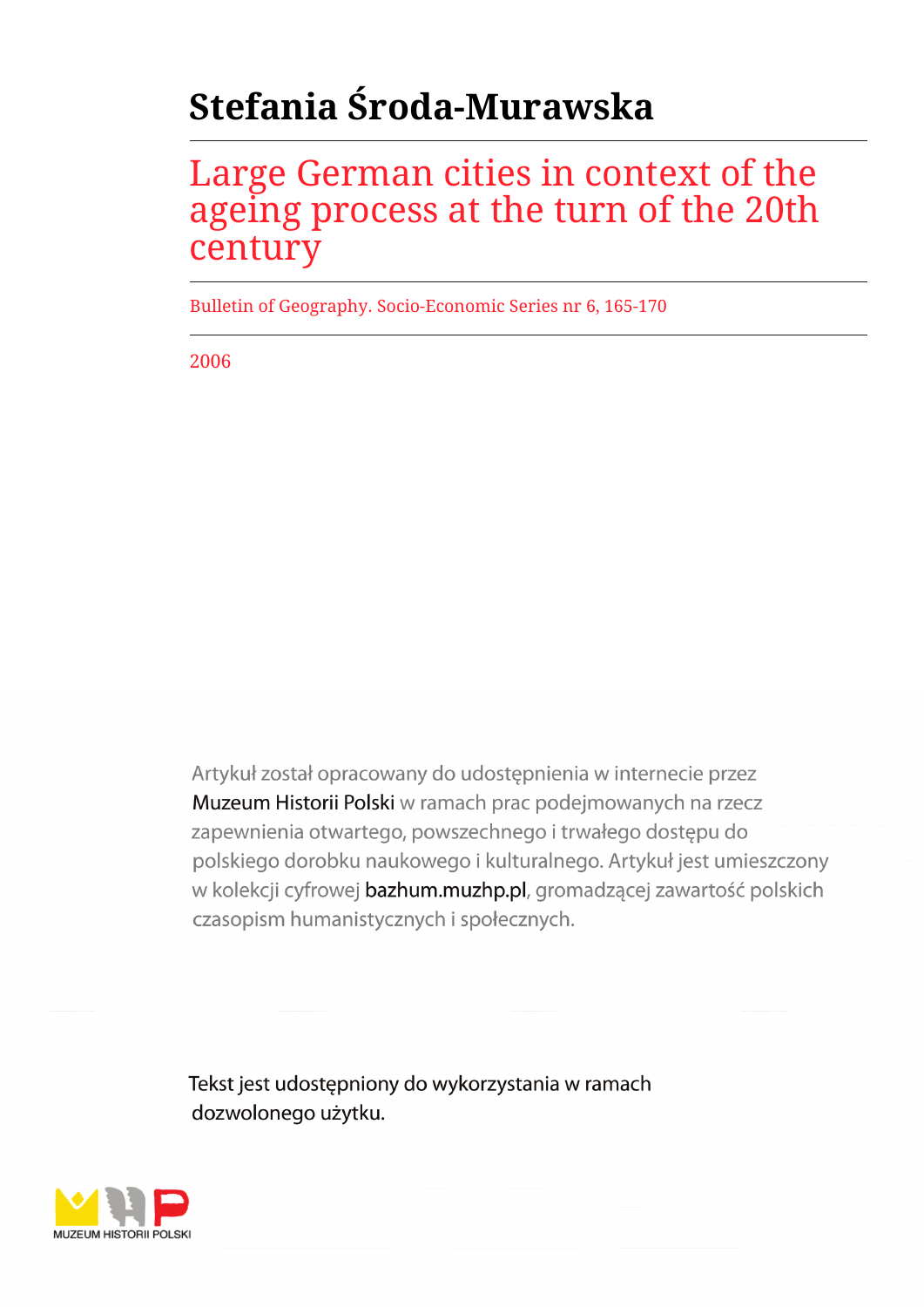## STEFANIA ŚRODA-MURAWSKA

**N icolaus Copernicus U niversity**

## LARGE GERMAN CITIES IN CONTEXT OF THE AGEING PROCESS AT THE TURN OF THE 20TH CENTURY

ABSTRACT. The ageing process is one of many issues the modem world is facing nowadays. This process of societies becoming older and older can be observed everywhere around the globe; however, it is most prominent in the highly developed countries. This article attempts at describing the current state and probable tendencies in the ageing process among citizens of the Federal Republic of Germany. The analysis presented is based on the change of the age structure in German population between 1990 and 2002.

KEYWORDS: ageing process, large German cities, ageing, index, East Germany, West Germany.

#### **INTRODUCTION**

Among many other problems which the modem world needs to address, the ageing process of populations in highly developed countries is of prime importance. There are numerous direct causes of the ageing process such as demographic factors - lower birth-rate, longer life-span, ageing of baby-boom generations and their influence on the age structure, and the intensity and selectivity of migrations (Dinkel, Lebok 1997; Grzelak- Kostulska, 2001; Holzer, 2003; Kurek, 2002; Münz, 2000; Szymańska, Środa, 2006). On the other hand, one may enumerate a variety of socio-economic circumstances as well (Grzelak- -Kostulska, 2001; Kurek, 2002, 2003). The number of possible variables makes the results of complex analysis of the ageing phenomenon difficult to reach especially when global scale is taken into account and not only the level of countries, regions, or districts (Długosz, 2002).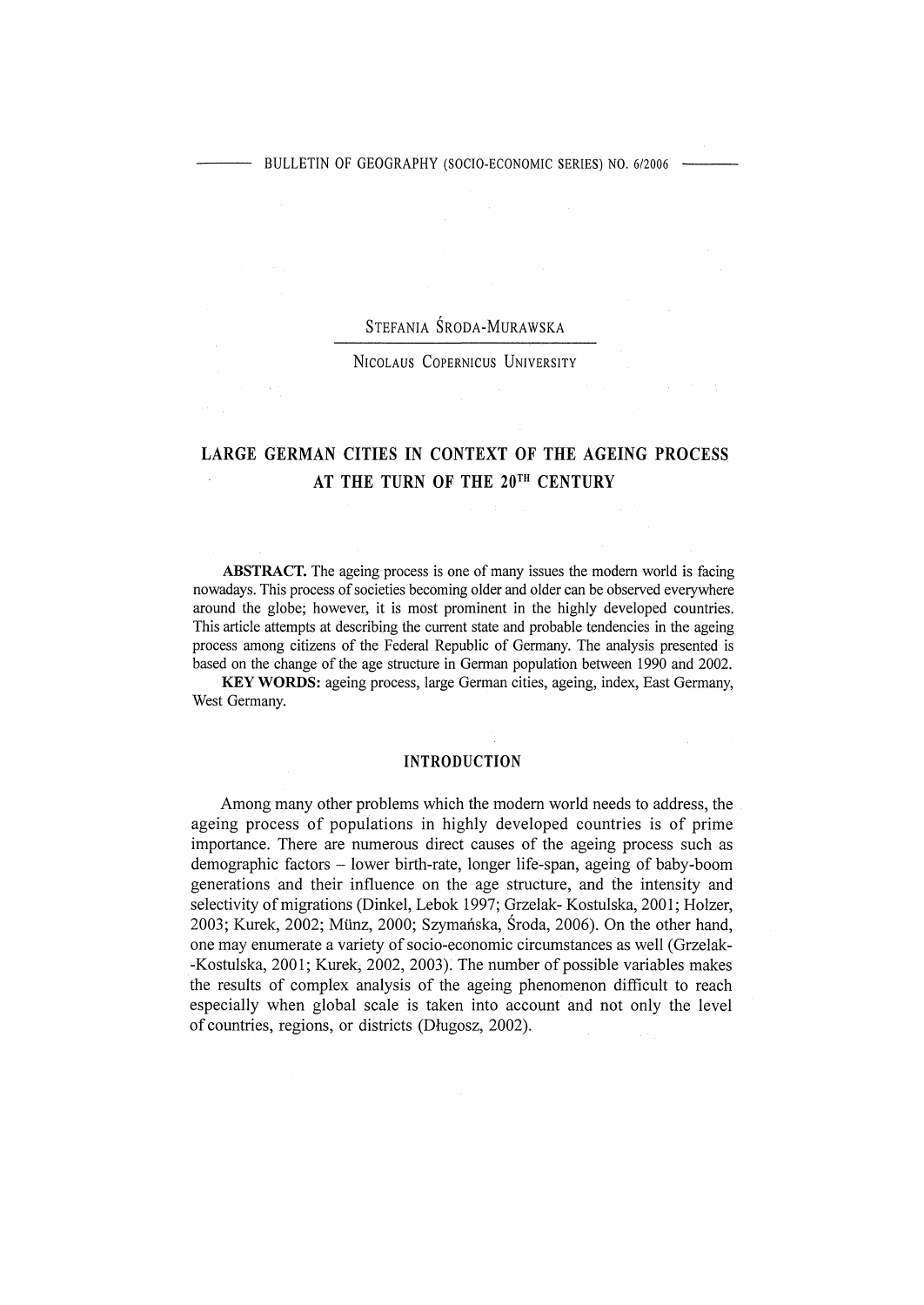#### Stefania Środa-Murawska

This article aims at depicting the current state and tendencies in the changes of age structures among the citizens of large German cities. The analysis presented here is based on the ageing index (understood as the ratio of those 65 years old and above to the total number of population) calculated for 1990 and 2002. Out of all large cities in the Federal Republic of Germany, 76 towns with the population exceeding 100,000 inhabitants each were included in the research. The population in those towns reached 24.6 million, which amounted to 30% of German citizens. It must be indicated here that 6 large towns were not included in the research as the data concerning those cities seemed unreliable or were incomplete. The research and article are based on the analysis of rough statistical data gathered from Bundesamt für Bauwesen und Raumordnung, Niedersächsisches Landesamt für Statistik webpages (in case of Hildesheim and Göttingen), and Statistisches Landesamt Baden-Württemberg Internet resources (for Reutlingen).

### THE AGEING INDEX IN LARGE GERMAN CITIES

The progress of the ageing process is easily seen in German population since the 1950s and was widely researched by German demographers such as Münz (2000) and Grohmann (2003). The share of people aged 65 and above in the general population in 1950-2003 both in West and East Germany rose from 9.7% (6.7 mln) in 1950 to more than 18% (14.9 mln) in 2003 (Fig. 1). In other words, every tenth German citizen in the 1950s was 65 or older while in 2003 it was already one in five people who reached that age.



Fig. 1. The share of people aged 65 and older in German population in the period 1950-2003 *Source:* **The author's research based on the data collected from Statistisches Bundesamt.**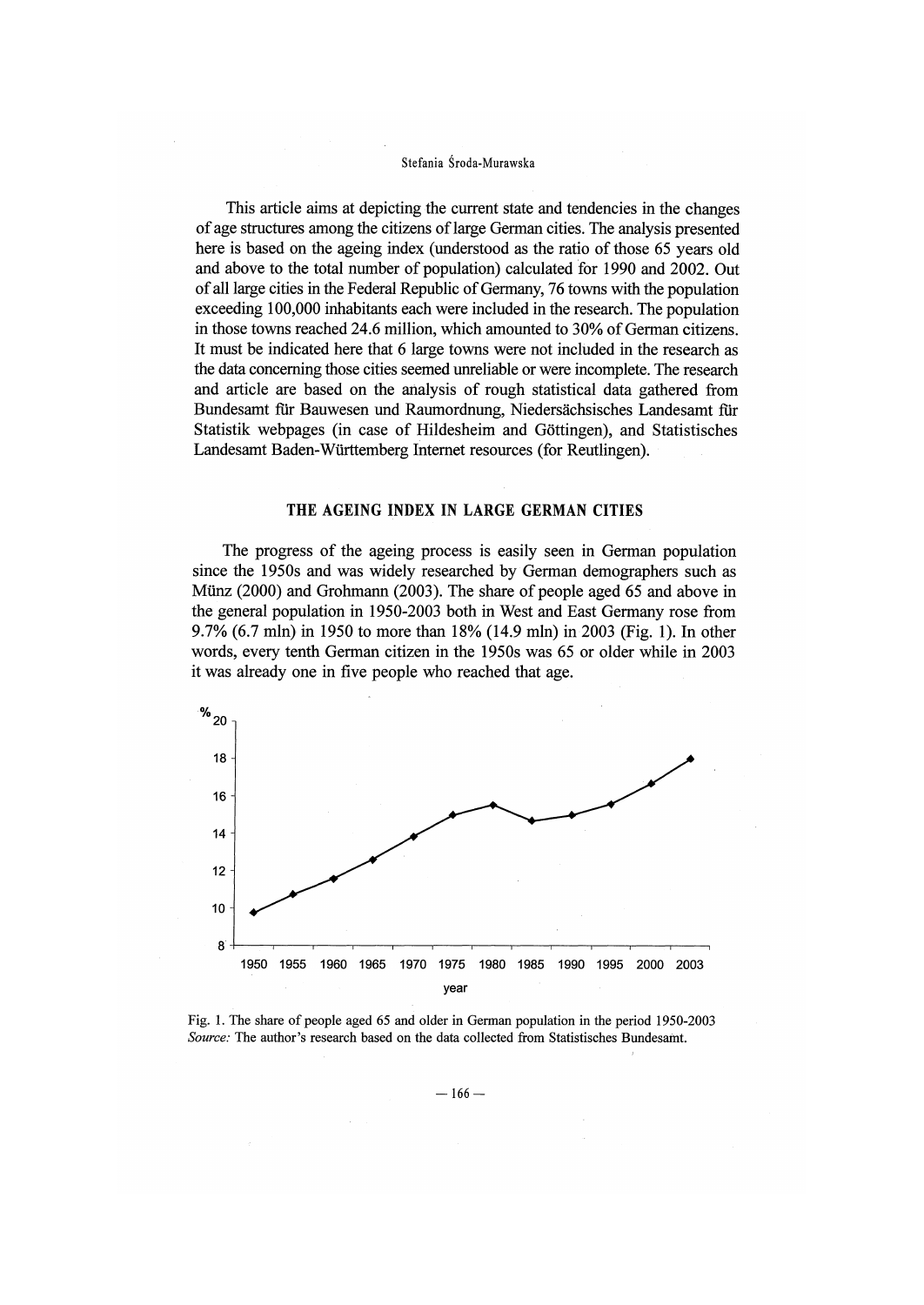#### LARGE GERMAN CITIES IN CONTEXT OF THE AGEING PROCESS AT THE TURN OF THE 20<sup>TH</sup>...

Main reasons of such a situation may be found in a lower number of births and in the prolonged life span (Münz, 2000). The period of 1990-2002 is also characterised by a growing ratio of the older among large city dwellers throughout the whole Germany.



- **Fig. 2. The ageing index in large German cities in 1990 and in 2002**  $A - size$  of cities in thousands of inhabitants;  $B - the$  ratio of inhabitants aged 65 and above in the general number of city population (calculated in %)
- *Source:* **The author's research based on the data collected from Bundesamt fur Bauwesen und Raumordnung, Niedersächsisches Landesamt für Statistik, and Statistisches Landesamt Baden-Württemberg.**

After a more detailed analysis of the data it can be stated that in 1990 out of the total of 76 cities investigated in 25% cities (19) the ratio of those aged 65 and older of total of population did not exceed 15% (Fig. 2). In more than 63% of cities (48) the ratio varied between 15% and 18%. However, only in 12% of cities  $(9)$  nearly one in five inhabitants reached the age of 65 or above. Demographically speaking, Kassel was the oldest German town in 1990 with 19.8% of dwellers aged 65 or more. In contrast, Rostock, an East Germany and former Hanseatic town, was the youngest city found in Germany in 1990 with 9.1% of the oldest inhabitants. At the end of the investigated period, in 2002, the share of those aged 65 and above surpassed  $15%$  of city dwellers in all but one of researched German cities. The lowest percentage of older generations (15%) was found in the academic town of Heidelberg. In 39% of towns (30) the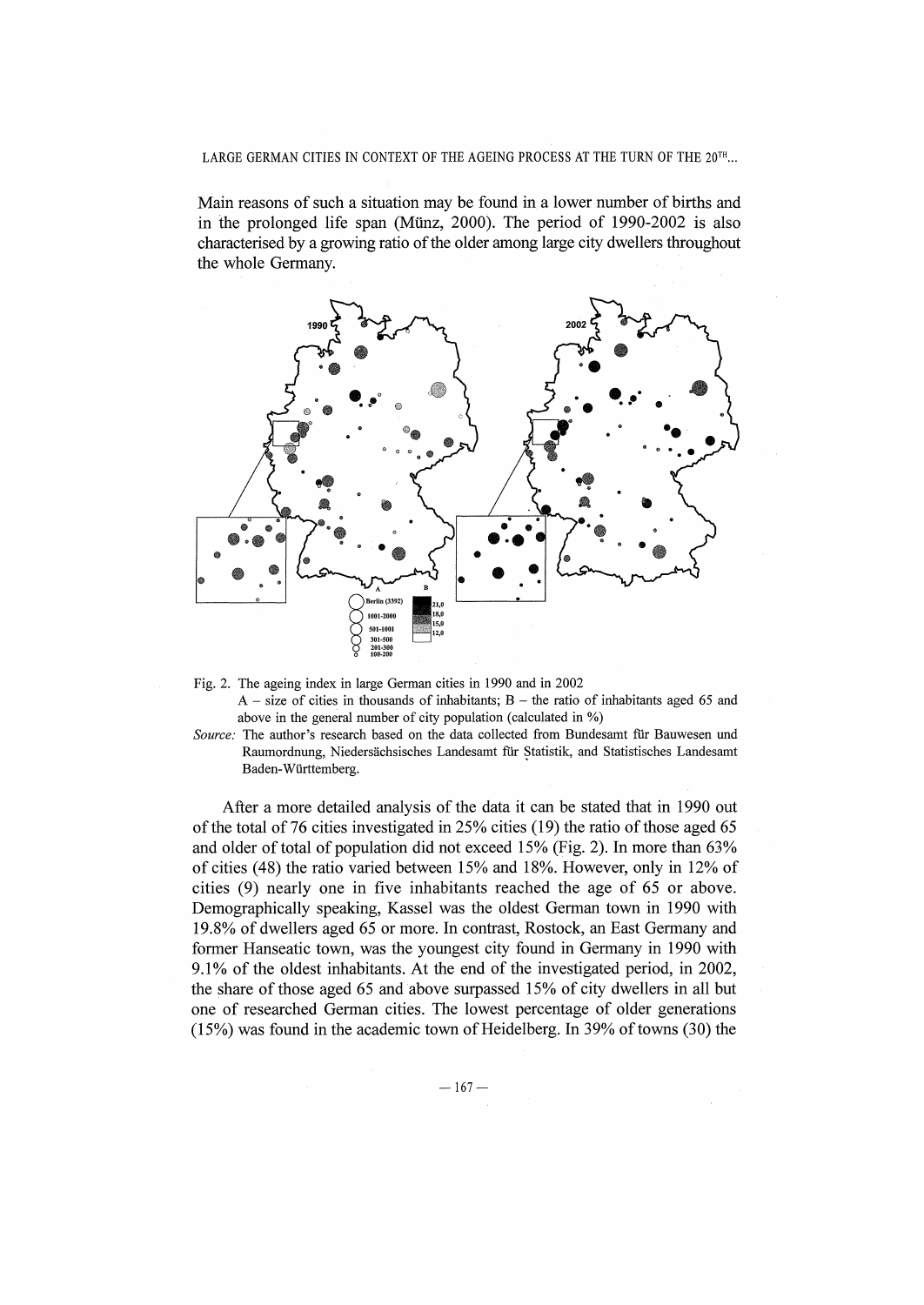#### Stefania Środa-Murawska

ratio levelled between 15% and 18%, and in the following 58% of towns (44 in comparison to 9 in 1990) nearly one in five inhabitants reached the age of  $65$  or above. In the remaining two cities  $-$  Chemnitz and Mulheim a.d. Ruhr  $-$  the ratio amounted to 21.4%. The average level of the ageing index in the investigated period 1990-2002 rose from 15.9% to 18.2%, which results in a growth of  $0.4$  mln people of 65 years old and more. When comparing German regions in 2002, it is possible to distinguish two groups of cities with the highest ratio of the older inhabitants (Fig. 2).



- Fig. 3. The progress of the ageing index in large German cities in 2002 (1990 set as a base level  $= 100\%)$
- *Source:* **Author's research based on the data collected from Bundesamt für Bauwesen und Raumordnung, Niedersächsisches Landesamt für Statistik, and Statistisches Landesamt Baden-Württemberg.**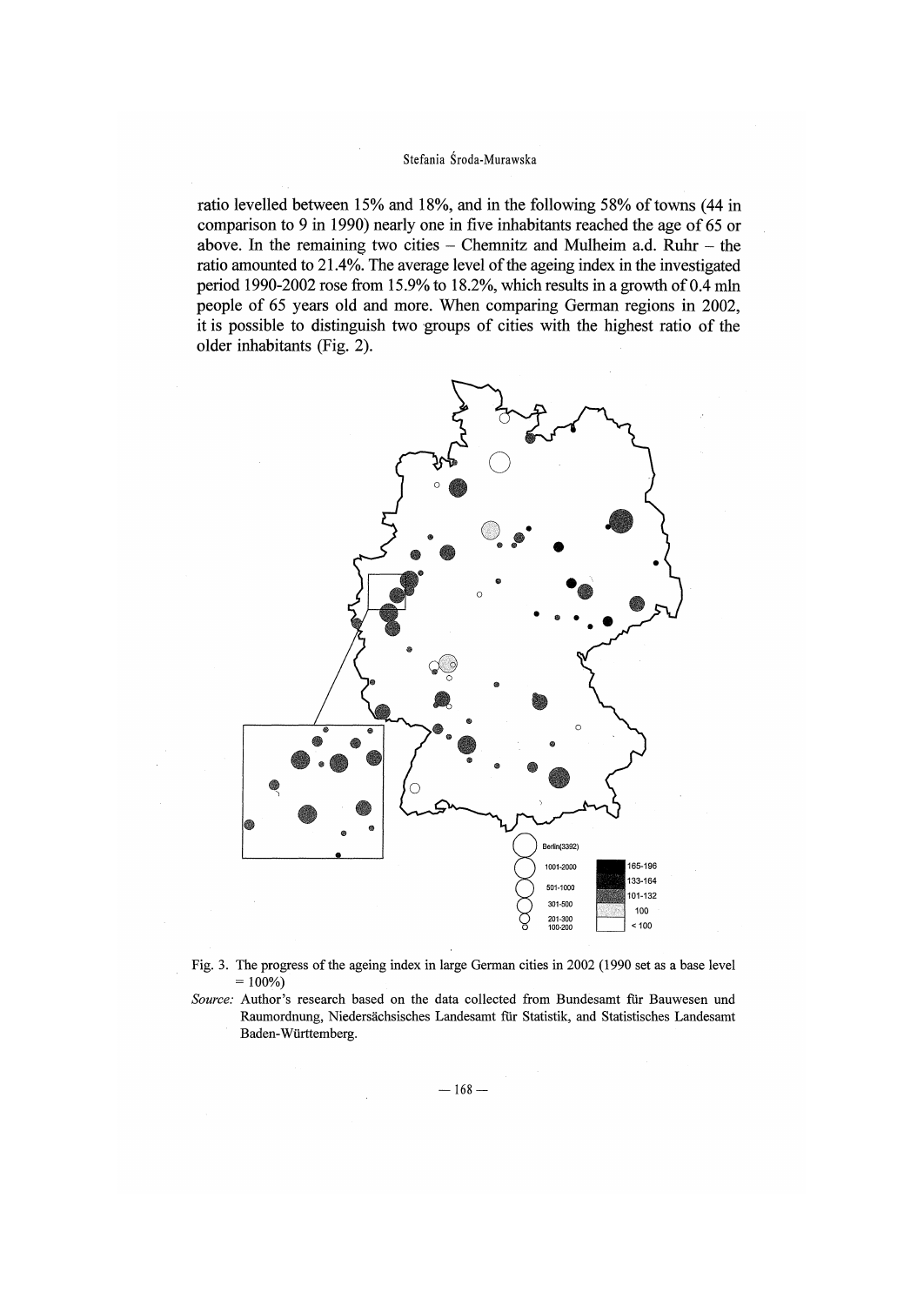#### LARGE GERMAN CITIES IN CONTEXT OF THE AGEING PROCESS AT THE TURN OF THE 20TH...

The first group of those cities with a considerable number of the old may be found in the new *Land* of Saxony - Dresden 18.9%, Leipzig 19.2%, Zwickau 20.4%, and Chemnitz 21.4%. The other group is constituted by the cities of Nordhein-Westfalen *Länd* in the industrial vicinity of the Rhine – Bottrop 18.6%, Oberhausen 18.9%, Duisburg 19.8%, Bochum 19.4%, and Essen 20.7%. The higher ratio of the ageing index in those two regions may be explained by their specific nature. All of those towns belong to old and post-industrial districts facing numerous problems connected with the ageing of population and the outflow of inhabitants directed to other *Länder* (data from [www.aktion2050.de](http://www.aktion2050.de)).

However, when comparing those cities according to the pace of the ageing process, there are scarce similarities in the investigated period 1990-2002. The towns of the former East Germany were characterised by a much more rapid progress of the ageing index (Fig. 3). In 2002 the number of those aged 65 and above in 12 out of 13 large cities in the former German Democratic Republic increased by 20% from initial levels in 1990. In case of Rostock the growth reached a staggering 95%. On the other hand, in 8 of 60 large cities of the former Federal Republic of Germany noticed a >20% progress in the ageing index (Fig. 3). This visible difference may be indirectly explained by the division of Germany into two states 1945-1989. After the reunification in 1990 former East Germany experienced drastic demographic transformations due to a significant decrease in the birth rate and a considerable outflow of citizens to former West Germany *Länder* (Bucher, Schlomer, Lackmann, 2004; Dinkel, Lebok, 1997). The ageing process in the former East Germany, both in towns and in the countryside, increased rapidly mainly as the consequence of the domestic westward emigration of younger people. The lower pace of ageing in former West Germany was a consequence of the same domestic westward immigration.

#### **CONCLUSION**

Before drawing any conclusions it is important to recall the fact that the burden index (understood as the ratio of people aged 65 and more to the general population) in the cities of the former East Germany, when compared with the former West Germany cities, was significantly lower in 1990 (Fig. 2, Fig. 3). It was one of the effects of family policy in the former East Germany as well as of the closing of borders till 1989 for the fear of West Germany directed emigration (Dinkel, Lebok, 1997). However, starting from 1990 former East Germany suffered from a decrease in birth rates nearly by half, which was a direct reaction to socio-economical and political transformations connected to the Reunification of both German states (Münz, 2000). The ageing process in the former East Germany was enhanced even more by the domestic westward emigration of the younger generations. As a consequence, in 2002 the initial